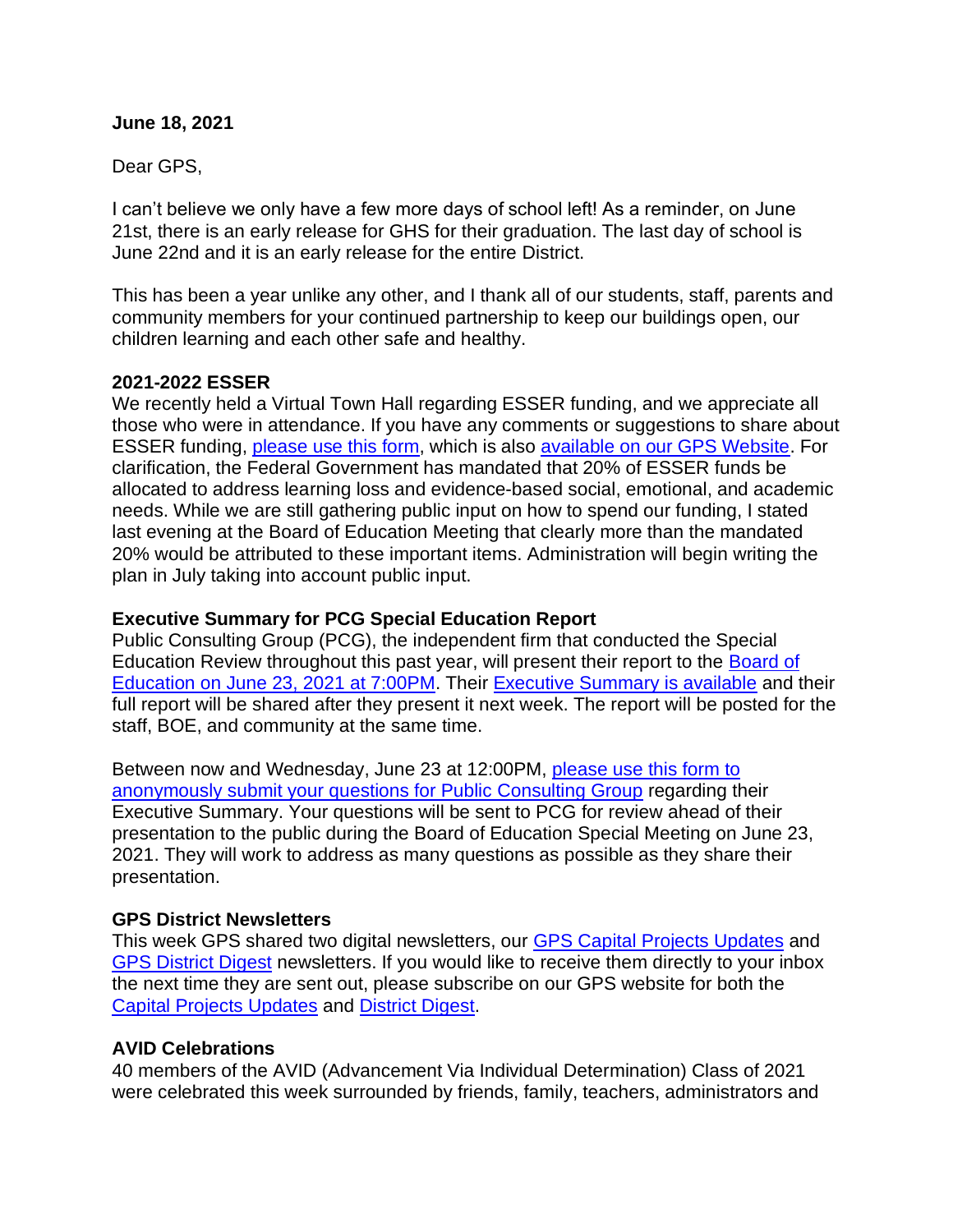mentors at their year-end graduation party. First Selectman Fred Camillo and Selectwoman Lauren Rabin congratulated the graduates and proclaimed June 16, 2021 as AVID Day. As part of AVID SUCCESS, students received a gift card to their college bookstore, a huge box of dorm supplies generously donated by OCM, AVID swag, Members Credit Union cups, and academic awards and accolades from their AVID teachers, Ken Alcorn and Frank Kovac. Nearly 100% of the graduates will be entering college in the fall with one student joining the USMC. Congratulations to all of the GHS Class of 2021 graduates!

The [Greenwich Alliance for Education](https://greenwichalliance.org/avid-programs/) funded the implementation of AVID at GHS in 2008 and later the expansion to Central and Western Middle Schools. Since then, several hundred students have graduated from the GPS AVID program. AVID is an internationally recognized college-readiness system designed to close the achievement gap and promote equity and access in education.

# **Recordings of Dr. Ross Greene's Parent Sessions**

The final session for Dr. Ross Greene's free, four-part webinar series was last week. Participants gained further understanding of the underpinnings of the Collaborative & Practical Solutions (CPS) model, its refinements over the past 8-10 years, and practical assessment and intervention tools that can be brought back to and used. The model represents a significant departure from discipline-as-usual: it focuses on solving problems rather than on modifying behavior, emphasizes collaborative rather than unilateral solutions, encourages proactive rather than reactive intervention, deemphasizes diagnostic categories, and provides practical, research-based tools for assessment and intervention.

### **Past Webinar Recordings:**

- [June 8 Webinar](https://vimeo.com/562759131) (Password: Greenwichno4)
- [May 25 Webinar](https://vimeo.com/557649268) (Password: Greenwichno3)
- [May 18 Webinar](https://vimeo.com/552452116) (Password: Greenwichno2)
- [May 11 Webinar](https://vimeo.com/551557364) (Password: Greenwichno1)

# **Panorama Survey Reminder**

*Please check your inbox! We want to hear from you and the survey only takes 4-5 minutes.*

The surveys have been condensed so that they can be completed within a matter of minutes. The survey email address is: [support+greenwich@panoramaed.com,](mailto:support+greenwich@panoramaed.com) and the sender is: The Panorama Education Team. The subject line is: Request for Feedback.

# **COVID-19 Tracker**

We are pleased to share that we had zero positive cases this week on our robust [COVID-19 tracker.](https://www.greenwichschools.org/teaching-learning/student-support-services/health-services/covid-19)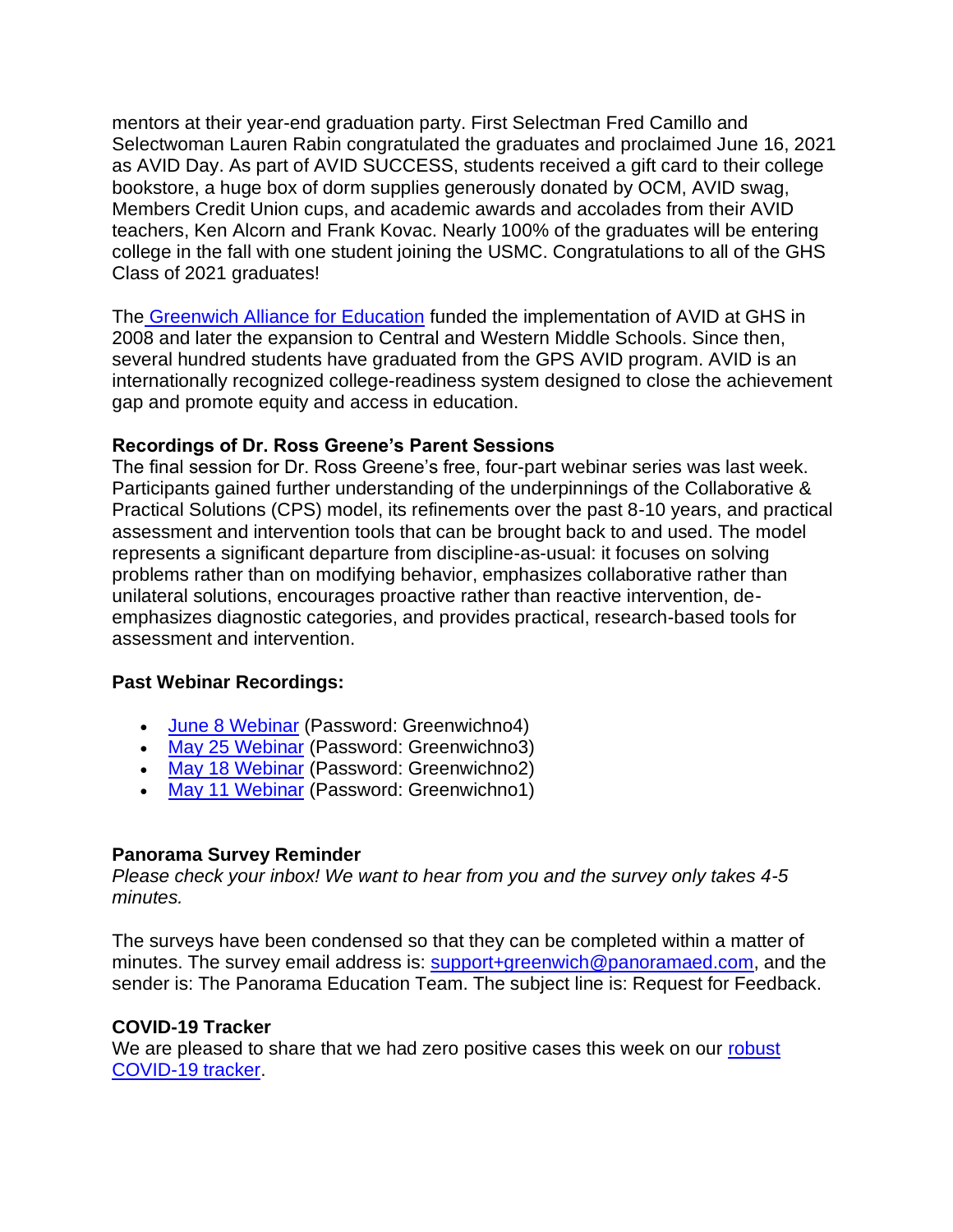Hope you have a great weekend!

Dr. Toni Jones **Superintendent** 

-------

## **18 de junio de 2021**

Estimado GPS:

¡No puedo creer que solo nos quedan unos días más de clases! Como recordatorio, el 21 de junio, hay una salida anticipada para GHS para su graduación. El último día de clases es el 22 de junio y es una salida temprana para todo el distrito.

Este ha sido un año diferente a cualquier otro, y agradezco a todos nuestros estudiantes, personal, padres y miembros de la comunidad por su colaboración continua para mantener nuestros edificios abiertos, nuestros niños aprendiendo y unos a otros seguros y saludables.

## **ESSER 2021-2022**

Recientemente llevamos a cabo un Ayuntamiento Virtual sobre la financiación de ESSER, y agradecemos a todos los que asistieron. Si tiene algún comentario o sugerencia para compartir sobre la financiación de ESSER, [utilice este formulario,](https://www.surveymonkey.com/r/ESSER3input) que también está [disponible en nuestro sitio web de GPS.](https://www.greenwichschools.org/district-information/return-to-school-planning-esser) Para aclarar, el gobierno federal ha ordenado que el 20% de los fondos de ESSER se asignen para abordar la pérdida de aprendizaje y las necesidades sociales, emocionales y académicas basadas en evidencia. Si bien todavía estamos reuniendo comentarios del público sobre cómo gastar nuestros fondos, dije anoche en la reunión de la Junta de Educación que claramente más del 20% obligatorio se atribuiría a estos elementos importantes. La administración comenzará a redactar el plan en julio teniendo en cuenta las opiniones del público.

### **Resumen Ejecutivo para PCG Informe de Educación Especial**

Pública Consulting Group (PCG), la firma independiente que lleva a cabo la Evaluación de la Educación Especial lo largo de este último año, presentará su informe a la Junta [de Educación el 23 de junio, 2021 7:00P](https://www.greenwichschools.org/board-of-education/accessing-virtual-boe-meetings)M. Su [resumen ejecutivo está disponible](https://go.boarddocs.com/ct/greenwich/Board.nsf/files/C44QQC6A4D38/$file/06232021%20PCG%20w%20CS.pdf) y su informe completo se compartirá después de que lo presenten la próxima semana. El informe se publicará para el personal, la BOE y la comunidad al mismo tiempo.

Entre ahora y el miércoles 23 de junio a las 12:00 p. M., [Utilice este formulario para](https://docs.google.com/forms/d/e/1FAIpQLSdw8E7Qr3goIbrIBSb6LpGv2GEZxLztC26421M-SKamsdL29A/viewform?usp=sf_link)  [enviar de forma anónima sus preguntas a Public Consulting Group con](https://docs.google.com/forms/d/e/1FAIpQLSdw8E7Qr3goIbrIBSb6LpGv2GEZxLztC26421M-SKamsdL29A/viewform?usp=sf_link) respecto a su Resumen ejecutivo. Sus preguntas serán enviadas a PCG para su revisión antes de su presentación al público durante la Reunión Especial de la Junta de Educación el 23 de junio de 2021. Ellos trabajarán para abordar tantas preguntas como sea posible mientras comparten su presentación.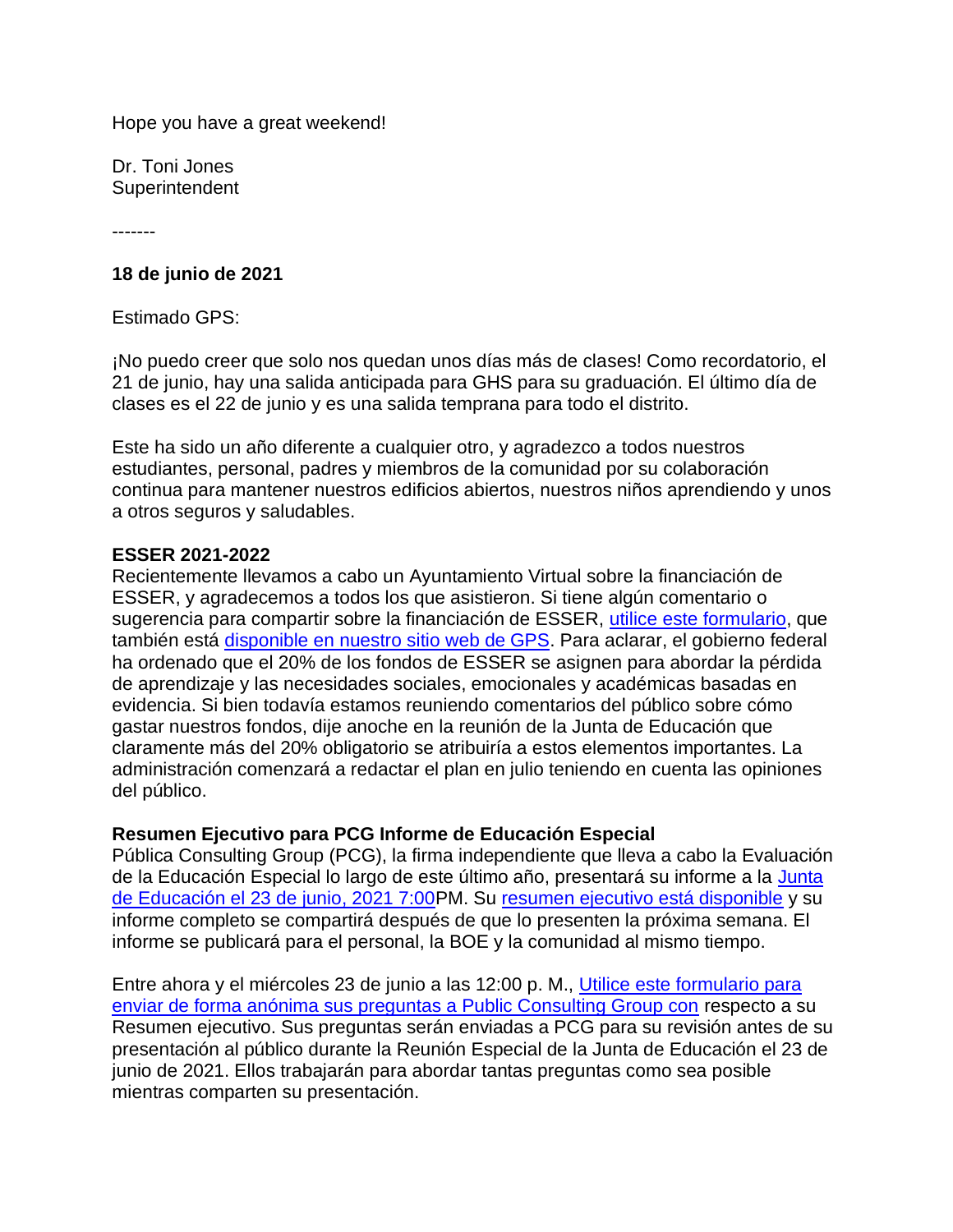# **Boletines informativos del distrito GPS**

Esta semana, GPS compartió dos boletines digitales, nuestras [actualizaciones de](https://www.smore.com/9c6sy)  [proyectos capitales de](https://www.smore.com/9c6sy) y [GPSlosresumen del distrito GPS](https://www.smore.com/28j9h) boletines informativos del. Si desea recibirlos directamente en su bandeja de entrada la próxima vez que se envíen, suscríbase en nuestro sitio web de GPS para obtener las [Actualizaciones de proyectos](https://www.greenwichschools.org/departments/facilities-rentals/building-grounds-projects/gps-capital-projects-newsletter)  [capitales](https://www.greenwichschools.org/departments/facilities-rentals/building-grounds-projects/gps-capital-projects-newsletter) y el [Resumen del distrito.](https://www.greenwichschools.org/departments/communications/district-digest-newsletter)

# **Celebraciones de AVID**

40 miembros de la promoción AVID (Avance a través de la determinación individual) de 2021 se celebraron esta semana rodeados de amigos, familiares, maestros, administradores y mentores en su fiesta de graduación de fin de año. First Selectman Fred Camillo y Selectwoman Lauren Rabin felicitaron a los graduados y proclamaron el 16 de junio de 2021 como el Día AVID. Como parte de AVID SUCCESS, los estudiantes recibieron una tarjeta de regalo para la librería de su universidad, una gran caja de suministros para el dormitorio generosamente donados por OCM, botín de AVID, tazas de Members Credit Union y premios académicos y elogios de sus maestros de AVID, Ken Alcorn y Frank Kovac. . Casi el 100% de los graduados ingresarán a la universidad en el otoño y un estudiante se unirá al USMC. ¡Felicitaciones a todos los graduados de la Clase GHS de 2021!

La [Alianza de Greenwich para la Educación](https://greenwichalliance.org/avid-programs/) financió la implementación de AVID en GHS en 2008 y luego la expansión a las escuelas intermedias centrales y occidentales. Desde entonces, varios cientos de estudiantes se han graduado del programa GPS AVID. AVID es un sistema de preparación universitaria reconocido internacionalmente diseñado para cerrar la brecha de rendimiento y promover la equidad y el acceso a la educación.

# **Grabaciones de las padres del Dr. Ross Greene**

sesiones paraLa última sesión de la serie de seminarios web gratuitos de cuatro partes del Dr. Ross Greene fue la semana pasada. Los participantes obtuvieron una mayor comprensión de los fundamentos del modelo de soluciones prácticas y colaborativas (CPS), sus refinamientos durante los últimos 8 a 10 años y las herramientas prácticas de evaluación e intervención que se pueden recuperar y utilizar. El modelo representa una desviación significativa de la disciplina habitual: se centra en la resolución de problemas en lugar de modificar el comportamiento, enfatiza las soluciones colaborativas en lugar de unilaterales, fomenta la intervención proactiva en lugar de reactiva, resta importancia a las categorías de diagnóstico y proporciona investigaciones prácticas herramientas basadas en la evaluación y la intervención.

# **Grabaciones de seminarios web anteriores:**

- [Seminario web del 8 de junio](https://vimeo.com/562759131) (Contraseña: Greenwichno4)
- [Seminario web del 25 de mayo](https://vimeo.com/557649268) (Contraseña: Greenwichno3)
- [Seminario web del 18 de mayo](https://vimeo.com/552452116) (Contraseña: Greenwichno2)
- [Seminario web del 11 de mayo](https://vimeo.com/551557364) (Contraseña: Greenwichno1)